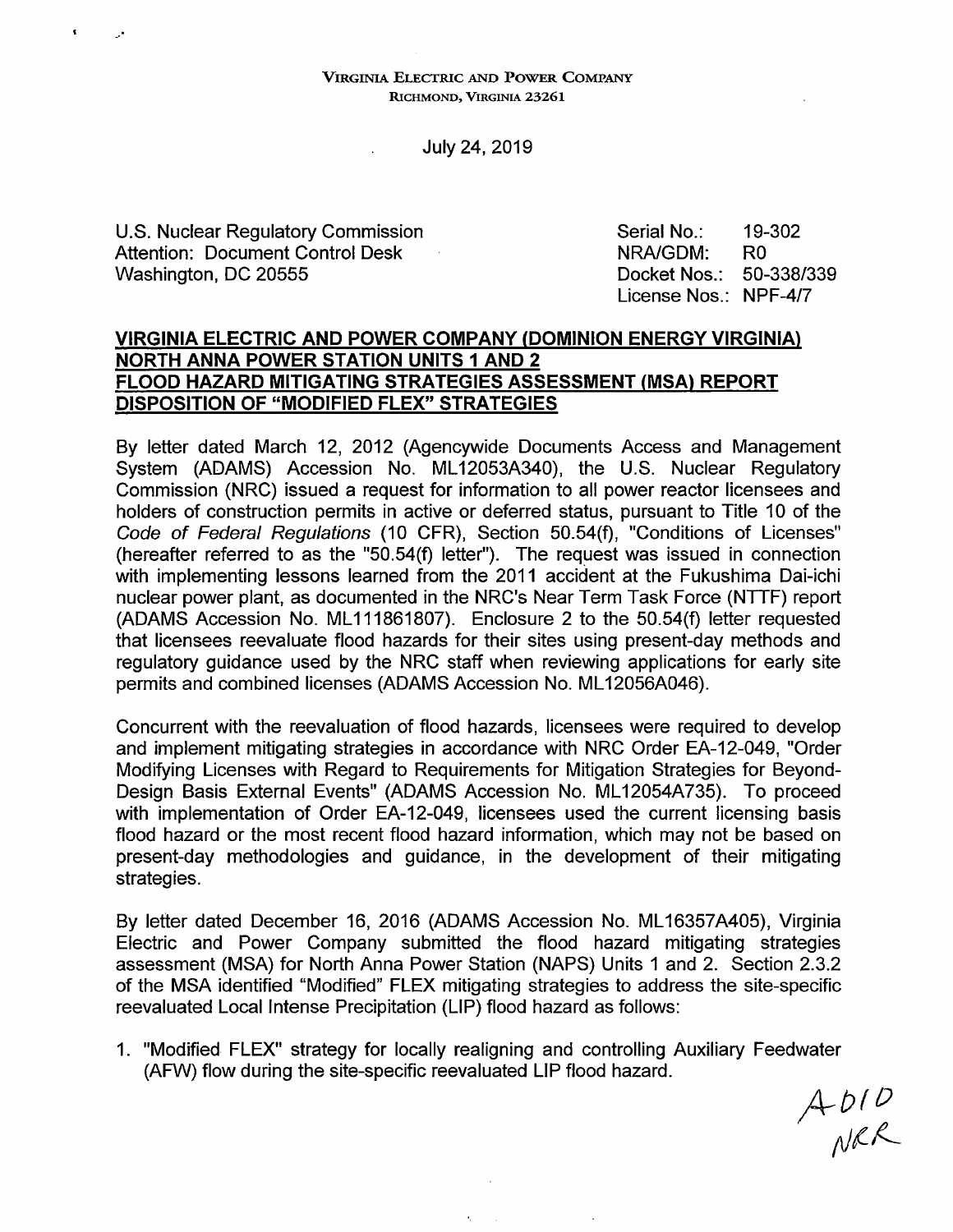- 2. "Modified FLEX" strategy to enhance the station's ability to cope with an [Extended Loss of AC Power] ELAP occurring in Modes 5 and 6 during the site-specific reevaluated LIP flood hazard.
- 3. "Modified FLEX" strategy to enhance [Emergency Switchgear Room] ESGR flood protection during the site specific reevaluated LIP flood hazard.

The proposed "Modified FLEX" strategies above were based on the assumption of an ELAP occurring coincident with the LIP flood hazard. However, assumption of an ELAP is only required if the LIP flood hazard is the cause of the ELAP. Since the NAPS LIP flood hazard would not cause an ELAP, the ELAP does not have to be assumed. This position is consistent with NEI 12-06, Revision 2, "Flexible Coping Strategies (FLEX) Implementation Guide," Appendix G, Section 4.3, "Assessment for Alternate Mitigating Strategies," which states,

"The [Alternate Mitigating Strategies] AMS would be based on a sequence of events determined from using the flood as the initiating event. The AMS would not assume an ELAP and LUHS unless or until such time as the flood event caused such consequences."

The NRC endorsed NEI 12-06, Revision 2, in Revision 1 to JLD-ISG-2012-01, "Compliance with Order EA-12-049, Order Modifying Licenses with Regard to Requirements for Mitigation Strategies for Beyond-Design-Basis External Events" [ADAMS Accession Number ML15357A163].

Therefore, since an ELAP occurring during a LIP flood hazard is no longer assumed, the "Modified FLEX" strategies discussed in our December 16, 2016 MSA letter are no longer considered necessary for implementation. Consequently, the "Modified FLEX" strategies have been dispositioned as follows:

- 1. The NAPS abnormal weather procedure has been revised to direct installation of temporary AFW Pump House (PH) flood protection for the Unit 1 AFW PH doors prior to the LIP to preclude site-specific reevaluated LIP flood hazard flood water from entering the Unit 1 AFW PH. (Note: The site-specific reevaluated LIP flood hazard was assessed and determined to have insignificant impact on plant equipment in the Unit 2 AFW PH. Since local operator actions in the AFW PH were only required to address an ELAP during the LIP flood hazard, which is no longer assumed, no additional actions are necessary to address this item).
- 2. This item was specific to an ELAP occurring in Modes 5 and 6 during the LIP flood hazard; consequently, a "Modified FLEX" strategy is no longer required since an ELAP is no longer assumed to occur during the LIP flood hazard.
- 3. This item is being addressed by the flood barrier modifications being implemented as a result of the NAPS Focused Evaluation.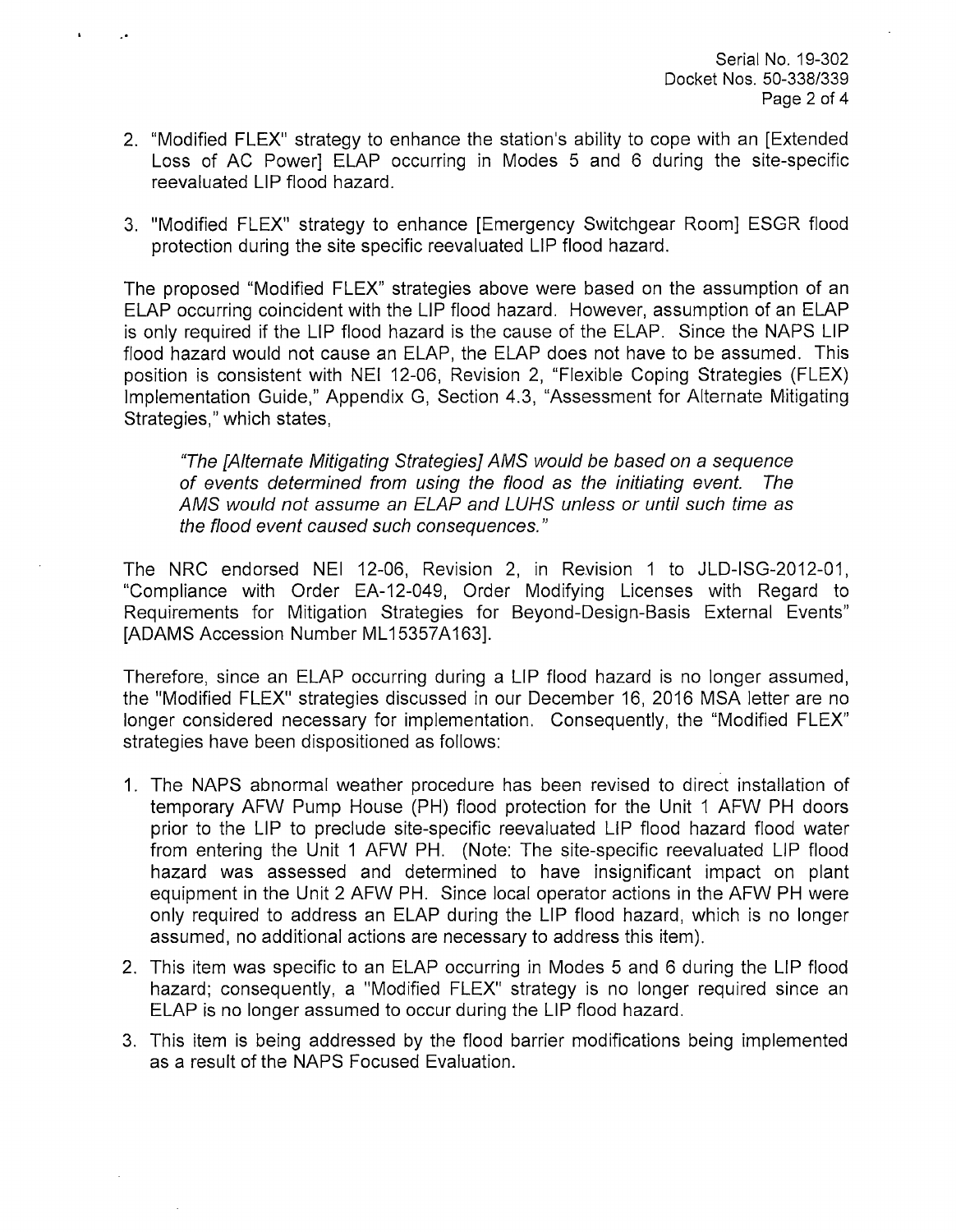Serial No. 19-302 Docket Nos. 50-338/339 Page 3 of 4

If you have any questions regarding this information, please contact Ms. Diane Aitken at (804) 273-2694.

Sincerely,

relament Sent.

Mark D. Sartain Vice President - Nuclear Engineering and Fleet Support

Commitments made in this letter: None

COMMONWEALTH OF VIRGINIA

COUNTY OF HENRICO (1999)

The foregoing document was acknowledged before me, in and for the County and Commonwealth aforesaid, today by Mark D. Sartain, who is Vice President - Nuclear Engineering and Fleet Support of Virginia Electric and Power Company. He has affirmed before me that he is duly authorized to execute and file the foregoing document in behalf of that company, and that the statements in the document are true to the best of his knowledge and belief.

Acknowledged before me this <u>24<sup>ths</sup></u> day of  $\frac{\int \int \int \int \psi}{\int}$ My Commission Expires: **March 31, 2022.** , 2019.

)



Wrane E Artken